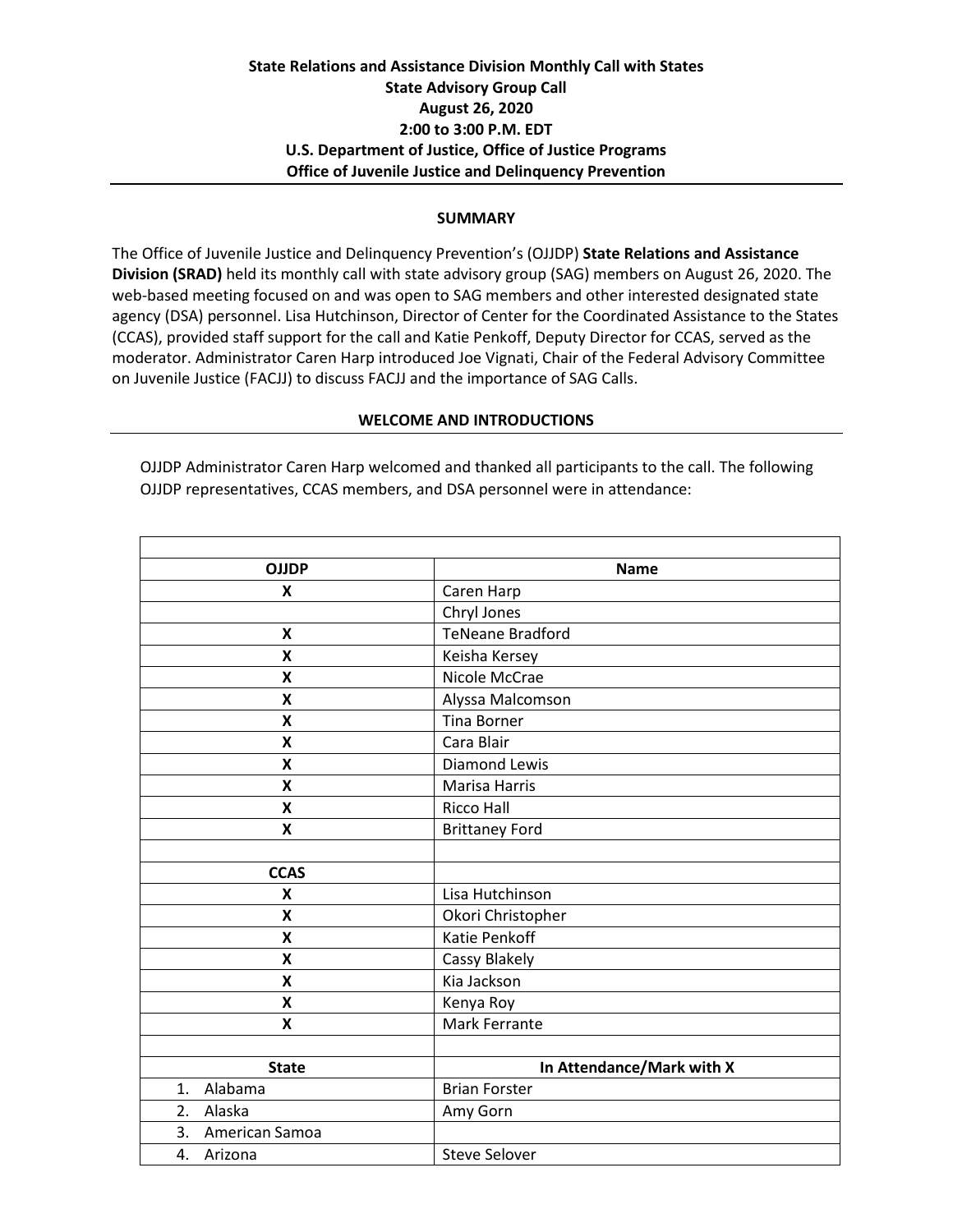| <b>State</b>                    | In Attendance/Mark with X                                                                      |
|---------------------------------|------------------------------------------------------------------------------------------------|
| Arkansas<br>5.                  |                                                                                                |
| California<br>6.                | Michelle Guymon, Brian John Back, Carly Dierkhising                                            |
| 7.<br>Colorado                  | Kelly Abbott                                                                                   |
| Connecticut<br>8.               |                                                                                                |
| 9. Delaware                     |                                                                                                |
| 10. District of Columbia        | Lisette Burton                                                                                 |
| 11. Florida                     | Cathy Atkins, Caroline Zucker, Samantha Vance, Gloria                                          |
|                                 | Getland                                                                                        |
| 12. Georgia                     | Samantha Wolf                                                                                  |
| 13. Guam                        | Krisinda Aguon, Danielle Camacho, Gregorio Artero                                              |
| 14. Hawaii                      | Shannessy Ahu, John Paekuikui                                                                  |
| 15. Idaho                       | Chelsea Newton, Stace Gearhart, Shane Boyle, Bill                                              |
|                                 | Thompson, Stacy Brown                                                                          |
| 16. Illinois                    | <b>Rick Velasquez</b>                                                                          |
| 17. Indiana                     | Renee White, David Westenberger, Madison                                                       |
|                                 | Shoemaker, Michael Ross                                                                        |
| 18. Iowa                        | <b>Scott Musel</b>                                                                             |
| 19. Kansas                      | Brock Landwehr, Terri Williams                                                                 |
| 20. Kentucky                    | Sara Redfield                                                                                  |
| 21. Louisiana                   |                                                                                                |
| 22. Maine                       | Tessa Mosher, Jill Ward                                                                        |
| 23. Maryland                    | Eric Ford, Chris Miele, Jessica Wheeler                                                        |
| 24. Massachusetts               | Jim Houghton                                                                                   |
|                                 |                                                                                                |
| 25. Michigan<br>26. Minnesota   | Bob Higgins, Marcela Moralez-Morris<br>Callie Hargett, Larry Eisenstadt, Raj Seth, Sara Thomas |
|                                 |                                                                                                |
| 27. Mississippi<br>28. Missouri | Michelle Parks, Thomas Frawley                                                                 |
| 29. Montana                     | Rachel Gemar                                                                                   |
| 30. Nebraska                    |                                                                                                |
| 31. Nevada                      |                                                                                                |
|                                 |                                                                                                |
| 32. New Hampshire               | Shaniqua McRae                                                                                 |
| 33. New Jersey                  |                                                                                                |
| 34. New Mexico                  |                                                                                                |
| 35. New York                    | Euphemia Strauchn                                                                              |
| 36. North Carolina              |                                                                                                |
| 37. North Dakota                | Russ Riehl, Lisa Jahner                                                                        |
| 38. Northern Marianas Islands   |                                                                                                |
| 39. Ohio                        | Camille Quinn                                                                                  |
| 40. Oklahoma                    |                                                                                                |
| 41. Oregon                      | Anya Sekino, Molly Rogers, Christina McMahan                                                   |
| 42. Pennsylvania                | Keith Snyder                                                                                   |
| 43. Puerto Rico                 | Tatiana Perez, Jose Ojeda, Ever Padilla-Ruiz, Natalia                                          |
|                                 | Rios, Roselyn Cruz, Rick Velasquez                                                             |
| 44. Rhode Island                |                                                                                                |
| 45. South Carolina              | Shawana Frazier, Christine Wallace, Kayla Capps, Jay<br>Elliott                                |
| 46. South Dakota                |                                                                                                |
| 47. Tennessee                   |                                                                                                |
| 48. Texas                       |                                                                                                |
| 49. Utah                        |                                                                                                |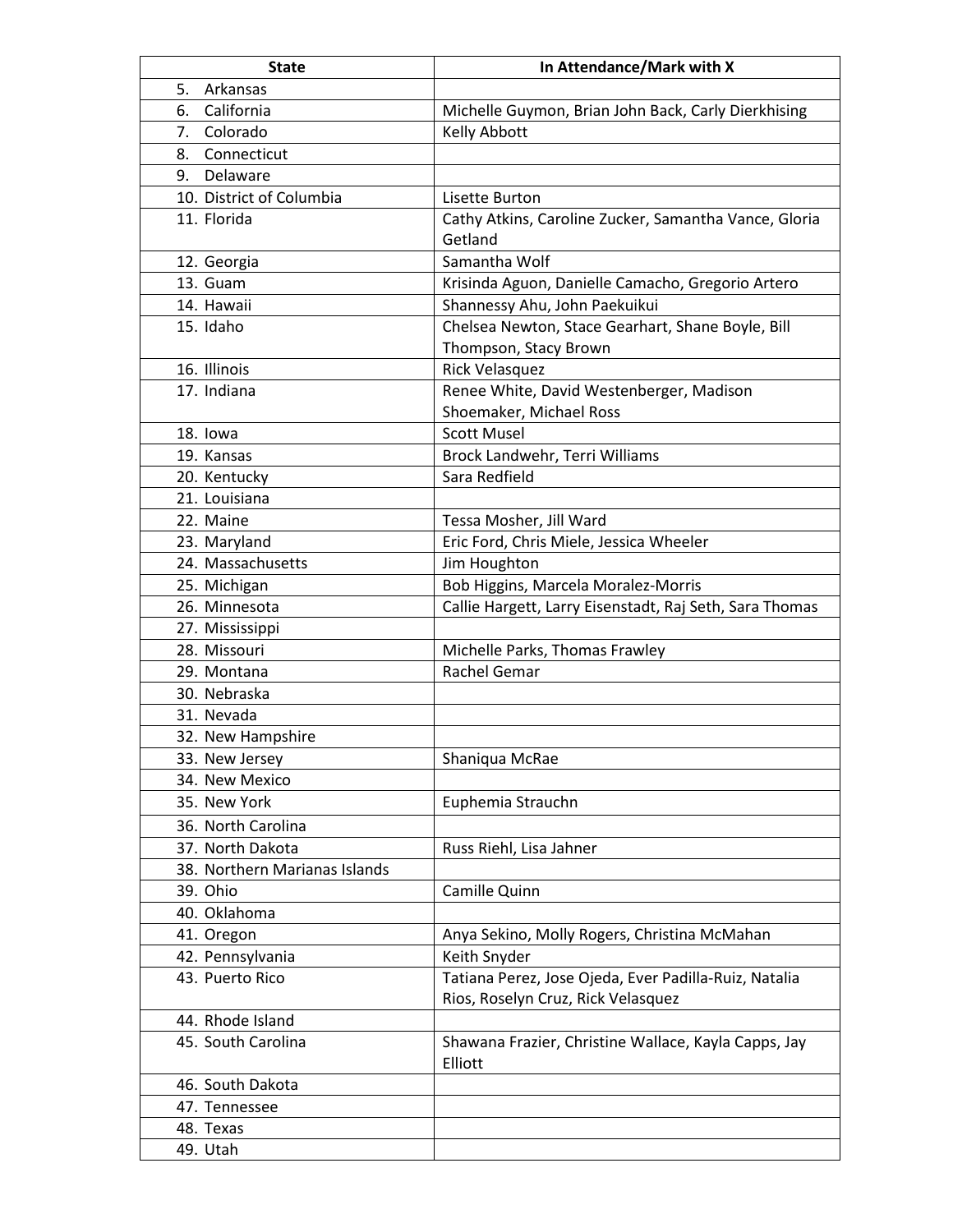| <b>State</b>       | In Attendance/Mark with X                            |
|--------------------|------------------------------------------------------|
| 50. Vermont        | Don Hutchins, Elizabeth Morris                       |
| 51. Virgin Islands | Berlina Wallace-Berube                               |
| 52. Virginia       |                                                      |
| 53. Washington     | Aaron Moore                                          |
| 54. West Virginia  | John Stigall                                         |
| 55. Wisconsin      | Allison Budzinski                                    |
| 56. Wyoming        | Ashley Gregorio, Chris Jones, Jennifer Palser, Erica |
|                    | Wood                                                 |

### **Welcome from Administrator Caren Harp**

First of all, to everyone who is weighing in on the chat box with the states you are representing and where you're from, this is tremendous! Thank you so much for joining us on this phone call. Welcome to our State Advisory Group monthly phone call which I think we're going to end up doing quarterly, but this is certainly a first for us. I know this is very close to the heart of Dr. TeNeane Bradford who's going to be talking to you in just a minute. She was so wanting to have this direct contact with state advisory groups and I just think this is wonderful. We're thrilled that you're on the line with us. And, we're just tickled to death about this particularly during this time. It's been a little bit challenging, I know.

As we go forward, I think this gives us a chance to share with you whatever information or resources we have that might make your work easier, but really and so importantly, it's our opportunity to hear from you, about what you really need from us. We don't want to spin our wheels here, just, "Oh, we think the field needs this, or we think the field needs that." We want to know what you really need, and how we can truly be helpful to you so that we can help you all to guide to funds and the performance of the juvenile justice systems in your states.

I also think this is an opportunity for you to get to know us a little bit. We don't stand on a lot of ceremony around here. We don't have a lot of pretense. We enjoy just frank conversations about how to solve problems and identifying what the real problem is and solving it. So, this gives us that opportunity, I think, a little bit, maybe to develop some trust. I know in years past, there's been problems with that, breeches with trusting. We've fallen off the rails a bit. This is an opportunity to kind of repair that, strengthen it. Give us the opportunity to become a really reliable partner for you. That's ultimately what we want. I'm thrilled. I'm not going to take any more time. There's lots of folks with lots to say. And, I'm just delighted that you're with us.

Joe Vignati is the Chair of the Federal Advisory Committee on Juvenile Justice (FACJJ). It's that advisory committee that by statute comes together and advises OJJDP about the kinds of things we need to be working on, and he's chairman of that. It's made up of SAG members. Everyone on that committee is a SAG member, so it's a great conduit of information both from the states to us, and of course from us them to the states. They're wonderful partners. We could not have a better FACJJ than the one we have right now. I'm just tickled to death to be working with them. And, Joe does a tremendous job as our chair of that committee, so Joe, if you would please, go ahead and talk to folks. Thank you all so much.

# **Welcome from Federal Advisory Committee on Juvenile Justice (FACJJ) Chair Joseph Vignati**

Thank you Administrator Harp. Hey everybody. Good morning, or good afternoon, depending on where you are in the country. I just want to thank you all for joining the call. And I know that these are kind of interesting times for us, but I think these calls are really important because it helps us recognize the important role each of you play in juvenile justice across the country. And these calls are really important because this work has to go on. And, I know we're going to hear a little bit later about our virtual national conference in October, and I'm excited to hear about that too, disappointed that I won't be able to see folks face to face, but we'll be able to interact in this virtual way, and like I said, this is important work and this work will go on, and I salute Administrator Harp and the staff at the Office for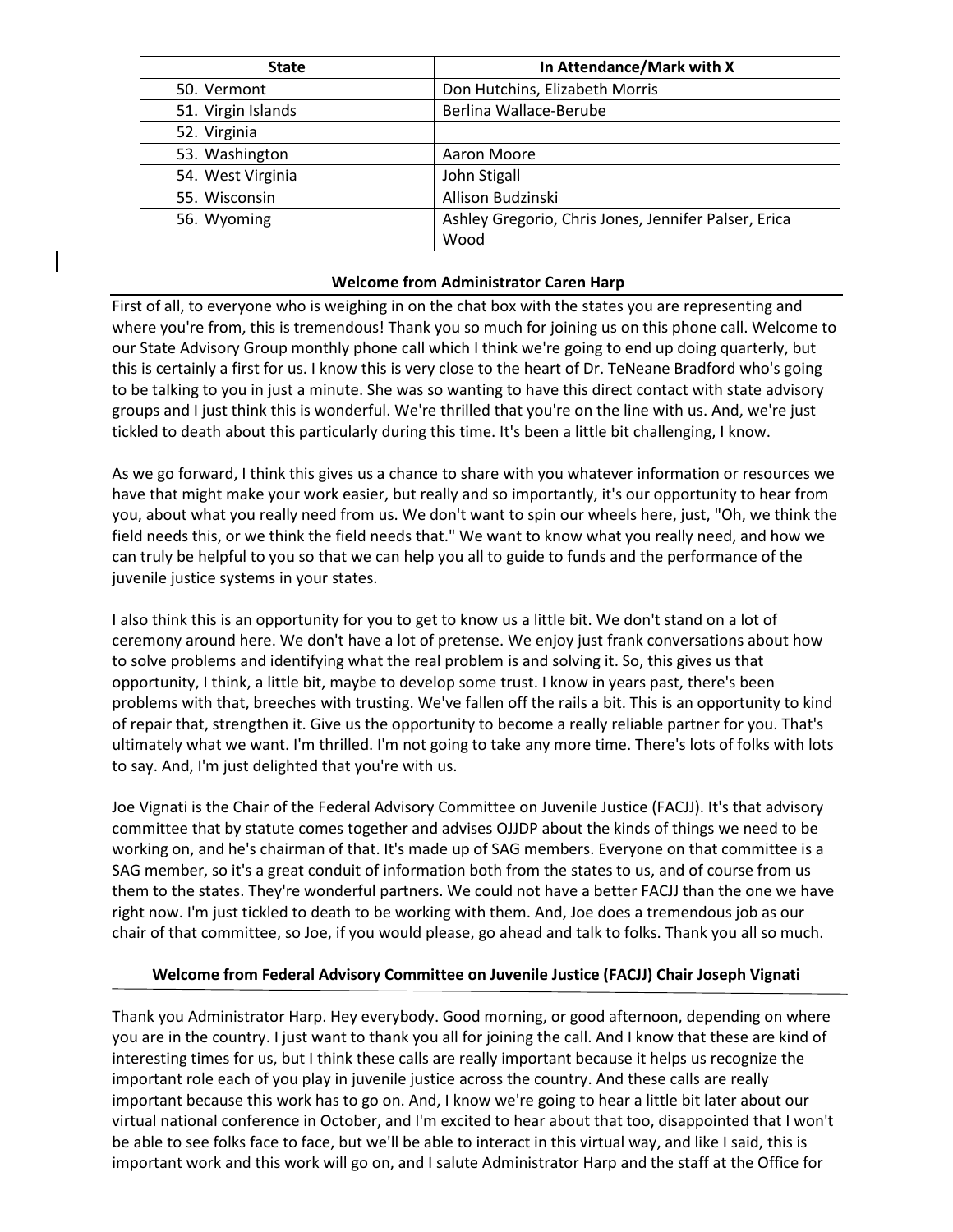being so open and so forthcoming in supporting this work. So, I'm going to say adieu and continue the good work everybody.

### **The Role of SAGs**

**Cassy Blakely, CCAS** – Thank you so much. My name is Cassy Blakely and I am part of the Center for Coordinated Assistance to States (CCAS), and we are the training and technical assistance provider I should say for OJJDP around titles to and other related items including report to you all on the state advisory group which we'll talk about here a bit on the call. But in the meantime, we want to talk a little bit about the roles of SAGs, and I think the primary thing to remember as you stand in that position as a state advisory group member is that you are partner to your designated state agency (DSA) staff as they work to not only administer the Title II funding and ensure compliance with the Juvenile Justice Reform Act but also in shaping efforts around juvenile justice in your state for young people, families in the communities in which they live, and that can mean a lot of things. So, that's your regular meetings, staying abreast on issues that are impacting the juvenile justice system in your state, not just in the system specifically, but in the systems that touch and link to and overlap with the work that you do related juvenile justice and delinquency prevention. Since many of you report to your executive officer and assist your DSA, your designated state agency staff, as they work towards compliance, as they work to be liaisons, and I think we really are partners.

The last thing I'll share is your role and responsibility as a state advisory group member is that we're coming up on a really exciting time where your three year plans are due for fiscal year 2021. And that's really a chance as a state advisory group member to help your state take a look at what the focus is not just around Title II, but around juvenile justice in your state and really shape the direction that that is going to go. What needs to change? What needs to evolve? What steps can be taken to be an advocate and a voice? And, I think it's a really, Congress had a lot of foresight in 1974 when they decided that states needed assistance from dedicated volunteer citizens to ensure that young people were getting what they needed in the system, and so thank you to all of you for the work that you do, and I will be back shortly to talk to you a little bit about what we can do to support you at the Center of Coordinated Assistance to States.

**Katie Penkoff, CCAS** – Thank you so much Cassy. As Administrator Harp shared and also Chair Vignati in the opening remarks, we really want feedback from all of you on what the needs of state advisory group members are, so that we can make sure that the training and technical assistance and resources that we work to provide really do strive to meet those needs. And so, OJJDP leadership, is there any information you would like to provide on the feedback you have received thus far, or do we want to open the line and actually get some live feedback from the SAG members present on what their needs might be?

**Dr. TeNeane Bradford, OJJDP** – For SRAD, the State Relations and Assistance Division, I wanted to make sure the SAG participants knew as Caren was saying, this is really a vision of mine to close the gap on where we share information and how we provide support to SAGs. Our division is committed to supporting every arm of the stakeholder groups with the Title II Formula Grants award. We have gone out as much as we could prior to COVID to attend meetings, to engage in meetings, to provide support to different work groups on different SAGs in each state. But, one of the common things I've heard throughout my visits is that we get SAG training back on board, that as SAG members come on board we have standardization around the type of training that is provided to our states and our new SAG members. So, we're working very closely with CCAS to ensure that that occurs and that there's a regular engagement with the SAG chairs and the SAG groups.

Caren and I and several of the staff have gone out, sometimes last minute, sometimes planned ahead to attend meetings. So, please, certainly continue to share those meeting dates with us. We are willing to participate as you go to remote platforms in your meetings to be there to answer questions and be present for you and partner with you as you are working on the start of your next 3-year plans, any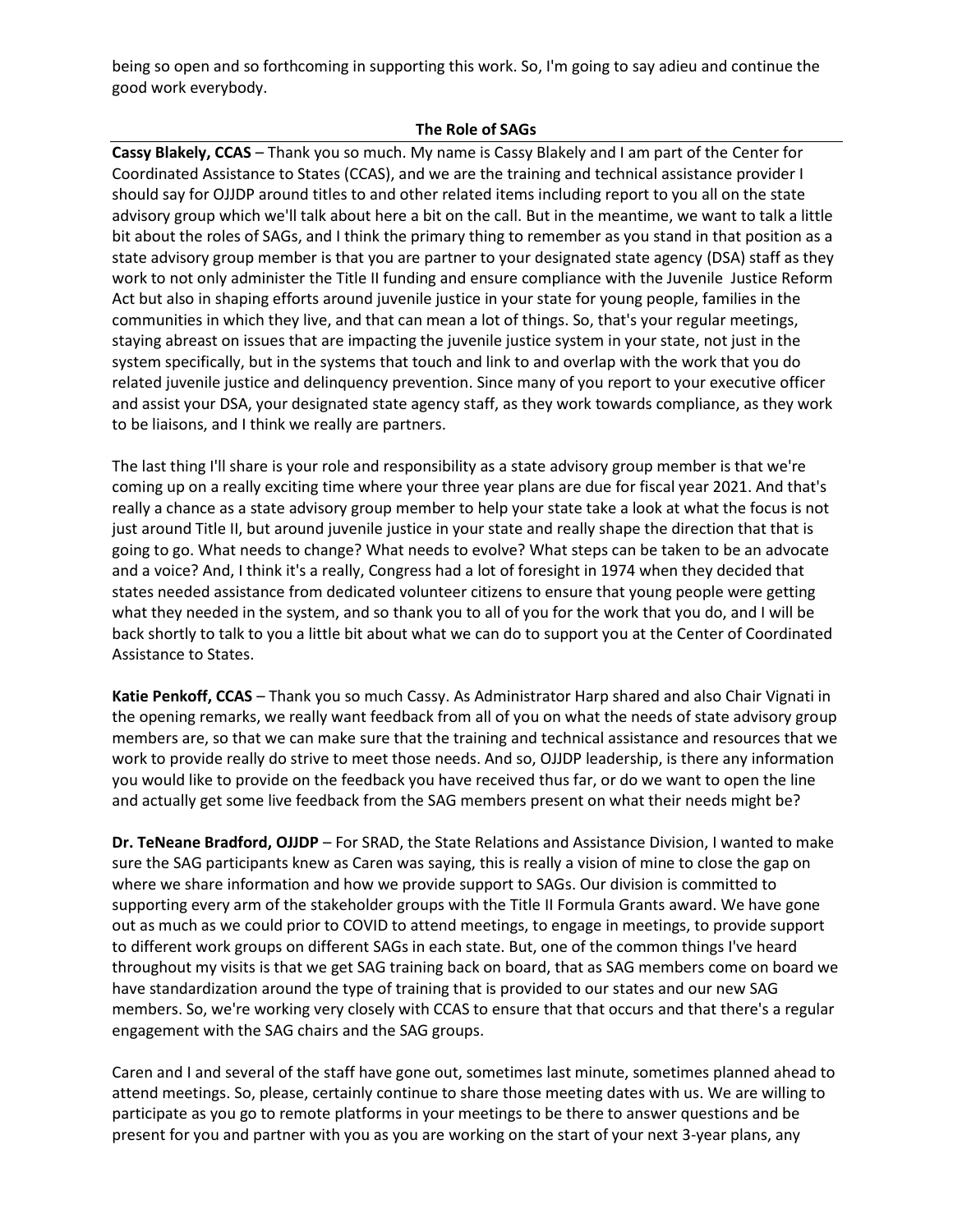other projects and initiatives that are coming up, things that you need to hear from us about, we're willing to be there and be present and participate.

### **Feedback on SAG Needs**

A brief overview of the training and technical assistance available through CCAS was provided. A question and answer session was then facilitated with call participants.

**Katie Penkoff, CCAS –** Cassy Blakely is our team member who is Deputy Director over training and technical assistance. And so, as requests for training and technical assistance come in from designated state agencies and state advisory groups, they first go through Cassy and Kia Jackson who is another of our team members and Cassy and Kia hold assessment calls to understand what those training and technical assistance needs are. Cassy, is it possible for you to share some of the types of training and technical assistance requests that you have been receiving from the field recently as they gear up for adding new categories to SAG members, Three-Year Planning, et cetera?

**Cassy Blakely, CCAS –** Most certainly. And, I think that it would be wonderful to hear too if these are types of things that today's call participants are needing as you integrate as SAG members or if there are additional things that we can collaborate with OJJDP to make available to you. So, I will say we provide a number of training and technical assistance supports to state advisory group members in close partnership with their state's/territory's designated state agency and your State Relations and Assistance Division Program Manager. And, some of those things include very individualized support around integrating new members and orienting new members onto your team or developing your strategic or Three-Year Plan. We have an entire curriculum around youth engagement that we can help work with SAGs on as well as doing some SAG 101 trainings and coordination of Three-Year Planning.

We have a great collection of resources and examples that other states have shared over the years of the work that they do, so you can see what others are doing and connect to others across the country that may have similar needs as yours. And that is just a real quick run through, but if there is something that you would like assistance with and you are just not sure if it fits, you could always send it through TTA360, and we are happy to assist in that. I will say one exciting thing that our team is that the majority of us that serve on CCAS have engaged in the work from state level.

# **Question and Answer Segment**

**Raj Seth, MN –** I'm wondering how do we expand our work to better involve communities? Many of our grants and guidelines are still centered around colonized and systems oriented. How do we relax our guidelines and move toward engaging our communities to do more upstream work?

**Dr. TeNeane Bradford, OJJDP –** There is a number of specific program areas in the Title II formula award that I would encourage SAG members to look at. There's the solicitation, what we can provide th[e link](https://ojjdp.ojp.gov/funding/FY20-Title-II-Solicitation-Files) to [last year's.](https://ojjdp.ojp.gov/funding/FY20-Title-II-Solicitation-Files) We can also provide the [link to fact sheet](https://ojjdp.ojp.gov/sites/g/files/xyckuh176/files/pubs/252961.pdf) and information that kind of point to those areas. So, while there is system involved work, there's certainly facility intervention programs. There are a number of other areas that the funding could be applied to. And so, I encourage you all as you are sitting and thinking about what your Three-Year Plan will look like to look at those areas as we focus some of the funding towards those areas.

**Administrator Caren Harp, OJJDP –** The other thing I might suggest. You know we had the U.S. Department of Education (DOE), this is just an example, the Department of Education come and talk about the [Title I Part D Program of the Elementary](https://neglected-delinquent.ed.gov/what-title-i-part-d) and Secondary Education Act. There's just so much that can be done if you can coordinate with your [Title I Part D Coordinator,](https://neglected-delinquent.ed.gov/state-information) and that's out locally in the communities, because that money can be spent on kids that are at risk of coming into the juvenile system, right? Educational kinds of things. Well, that's a huge swath of, unfortunately it's a huge swath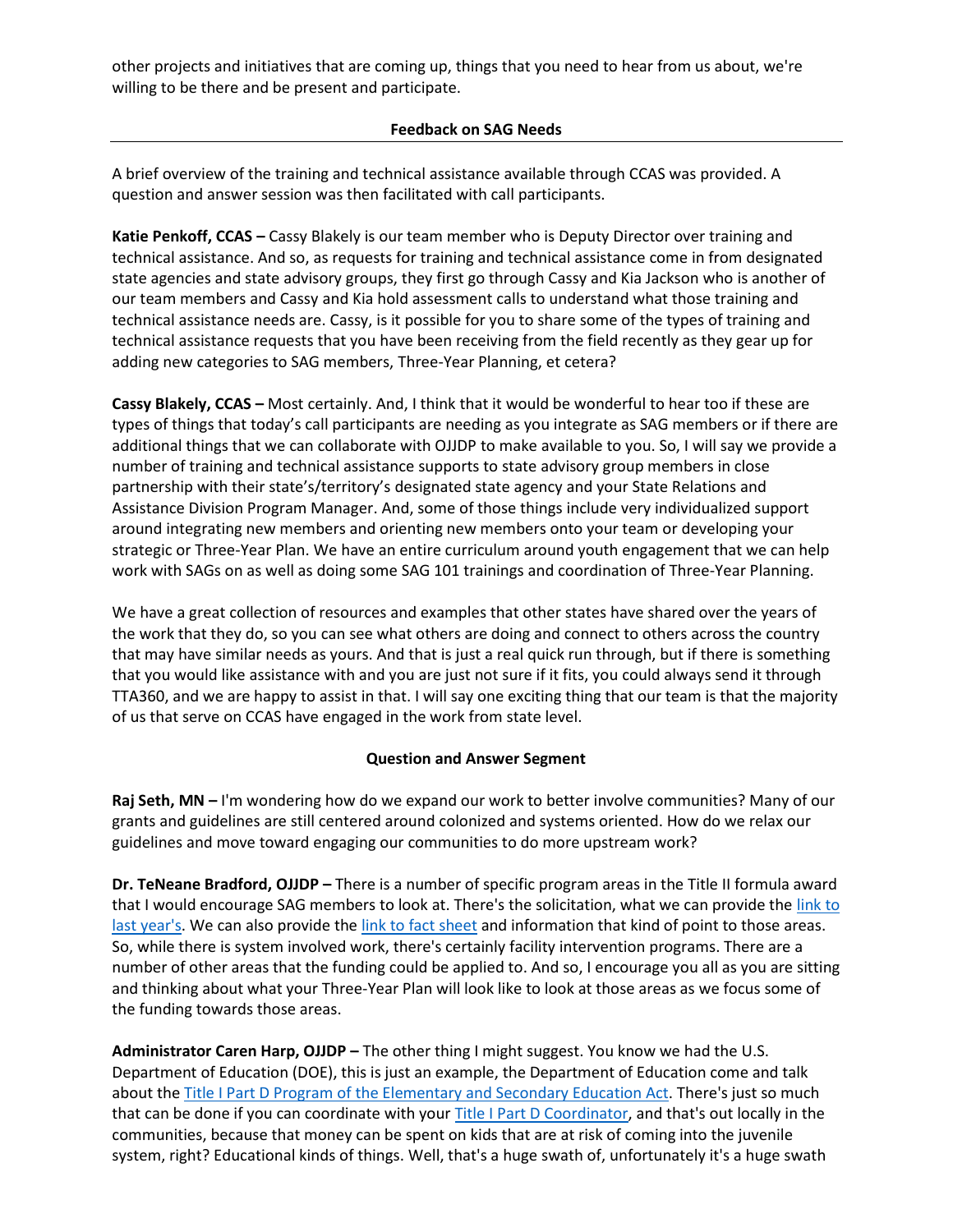of our juvenile population out there in communities, and so there are just so many opportunities for tutoring and mentoring and all kinds of things that can get state advisory groups out there connected to the communities through use of DOE, partnering with DOE. That's one way. Another way is with the Department of Labor. They have a tremendous, everybody's got money, it seems like except us. No, I'm not complaining. I'm just saying, the Department of Labor has an office in every zip code. It's not just every state. It might be every zip code. No not every zip code. It can't be every zip code. Every county, or every state certainly. The whole purpose of that funding is workforce development for you. Right?

We did a whole presentation, we had them come and do a presentation for the Coordinating Council on Juvenile Justice (CCJJ)[. That presentation is up on our website.](https://juvenilecouncil.ojp.gov/meeting/tuesday-december-10-2019-meeting) You can actually get it there at CCJJ on our website. It was I think the last full meeting we had in person before COVID. So, you can go there and look and find the presentation, [find the contact at Labor,](https://www.workforcegps.org/) and find out some facts about the money and where it's located and the availability of it and how you partner with them to get into the communities, get out of that state capital hub and get out there into the communities. It will require partnering. That's just it. We're all trying to leverage funds, and do all of that, but the way to get out there I think is to partner with other agencies, particularly federal agencies in this case, to work with kids that aren't necessarily part of the system, and to work because they work with communities. I would wholeheartedly recommend those two as a place to start.

**Dr. TeNeane Bradford, OJJDP –** I would even add that we have the resource guide that's being vetted right now. They have a number of other federal funding opportunities, to include those that are actively supporting COVID gear and other types of funding streams to help supplement what states would have gotten or could in addition to what it is that the Title II Formula funds will provide. If you are in a particular state, [your state has an assigned program manager.](https://ojjdp.ojp.gov/states) My staff are there to help you get some of that information pretty quickly after this call.

**Administrator Caren Harp, OJJDP –** I love these questions you all are having here. And, what's so nice is that they are going to require answers from other members on the phone call which is great. It doesn't have to come from us. It should come from the wealth of knowledge that is the rest of the SAG member population. One of those is, "Do any of the folks on the call have ideas or recommendations on creative ways to facilitate the development of the Three-Year Plan, especially in a virtual format?" Well, that's great? Has anybody conquered that? Has anybody got a great plan that they're attempting? Or want to share with the group?

**Katie Penkoff, CCAS –** Cassy, some of the requests that have come in, you've actually worked with state advisory groups that have switched to allowing virtual meetings during COVID, right? And, so that because of open meeting laws required some additional protections in place, but it has been possible. Could you speak to that?

**Cassy Blakely, CCAS –** I'll say it all boils down to much of what Administrator Harp is saying. Folks are just getting real creative, and doing whatever they can to make it happen as we all are at this time. And so, as I mentioned in the chat box, some states have broken it down into bits and pieces, so they tackle it over a number of months of regular meetings as a full group, virtually. Others are tackling a nice long planning session virtually. Others still are divvying it up among their committees so they have very active engaged committees. Historically, some folks have used work groups that really do the heavy lifting, and then kicks it back to the full group for input, feedback and approval. So, it really is wide open for you to do what's going to work best for your group and your state, particularly given what Open Meetings Act or gathering rules, public meeting rules might be in your state.

**Katie Penkoff, CCAS –** In the chat box, Stacy Brown is sharing that it doesn't always have to be super high tech. She's sharing that they've used Google Docs to ensure that all their council members added their thoughts to upload maybe information necessary for meetings, and that it worked really well for folks. Dr. Bradford, did you have something to add?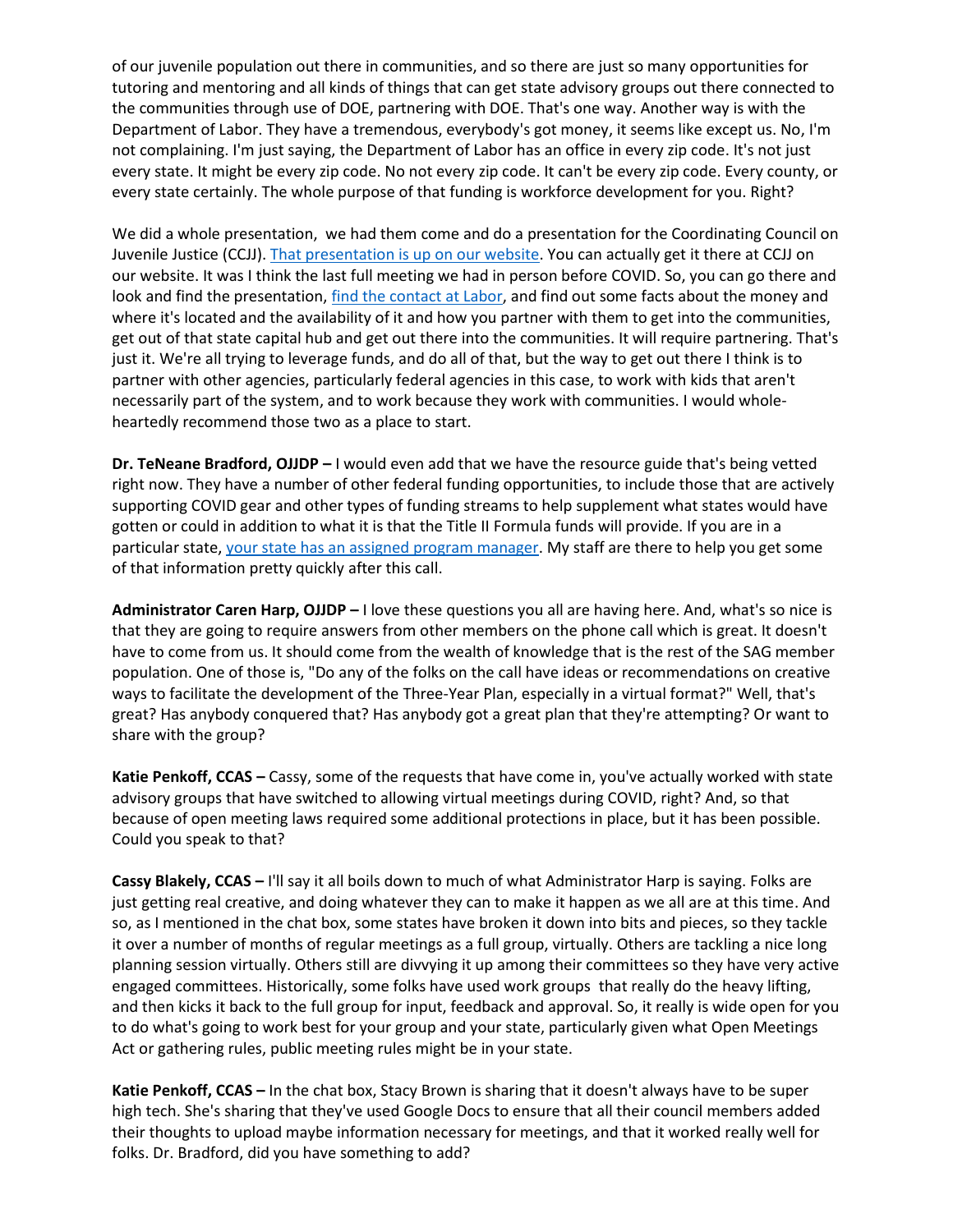**Dr. TeNeane Bradford, OJJDP –** I don't think that there's much to add other than to make sure that you're reminded that we can help with the facilitation of engaging remotely. We are available to engage as well remotely. We want to be a part of those discussions. We want to be helpful to you in your work group discussions as we can be. And so, again, I would encourage that we partner beside you as you're having these discussions or meetings so that you can get real time feedback and information. Perhaps we can help partner you with someone on the FACJJ or other SAGs in other states so that you know where to go to get some of your questions answered.

**Administrator Caren Harp, OJJDP –** I was reading the chat box also, and I see that Callie Hargett has weighed in and said that they have a three phase planning process and flow chart to help their SAG breakdown planning tasks and all of that, and that she's happy to share it. That's wonderful Callie. We'd appreciate it very much if you did that. Callie, if you would do that, that would be great.

**Katie Penkoff, CCAS –** Jessica Wheeler is sharing in their last Three-Year Plan they utilized survey tools to solicit feedback from both SAG members and the larger juvenile justice community within their state and this really helped them narrow down their priorities based on community feedback and community need.

**Cassy Blakely, CCAS –** New Mexico shared on last month's JJ specialist called that they're also using survey tools I believe bilingually to reach out to the community to gather information on what to include in their Three-Year Plan. So, states, like I said, are just figuring out what they can do given the space.

**Brian Forster, AL –** As the SAA for Alabama's JJ program, I have a difficult time getting tribal and youth involvement with our SAG. It is hard to get participation on the SAG when there is really no interest from those parties. How have other states tackled this issue?

**Dr. TeNeane Bradford, OJJDP –** I just want to make sure that we're able to at least point him in the right direction because we have engaging in a significant partnership with another division in OJJDP that really works very closely with our tribal partners as well as POC liaison. Keisha is also our liaison for tribal engagement and working on ways to really help with the outreach and generate the level of interest that may seem lacking. There are targeted ways, best practices if you will, that will help engage our tribal partners and our partners in ways that we're finding to be successful. So, we can certainly follow up and be a part of your meeting discussions and figure out ways to include and generate interests within those specific groups on the side.

**Administrator Caren Harp, OJJDP –** We think youth involvement is critically important and we've tried to, we're attempting anyway to model that in our operation here, because we have a youth presentation, and youth speakers at every one of our [Coordinating Council](https://juvenilecouncil.ojp.gov/) meetings, at least for the past year. And, I hope that continues, because this is just a reminder, these are the people we're serving, and we need to hear from them and incorporate their thoughts into our work, so we have that, and we're planning to have youth speakers at the SRAD national conference, right? So, you all will be hearing from youth, and we try to incorporate them at every kind of at trainings where groups of practitioners are coming together. We want the youth voice there to try to spur that engagement, but it's tough.

I mean I understand that it's tough to find youth and troubled youth to participate. I know we also are having tribal speakers, and we were having tribal youth come to our CCJJ in July, but everything kind of fell apart as a result of this health issue, so we just have to keep trying. We want to model it for everyone. Model it across the board for everyone.

**Katie Penkoff, CCAS –** And to that, we are putting in the chat box a link from the OJJDP website to the [Tribal Youth Programs and Services Information,](https://ojjdp.ojp.gov/programs/tribal-youth-programs-and-services) and there you'll find information of course about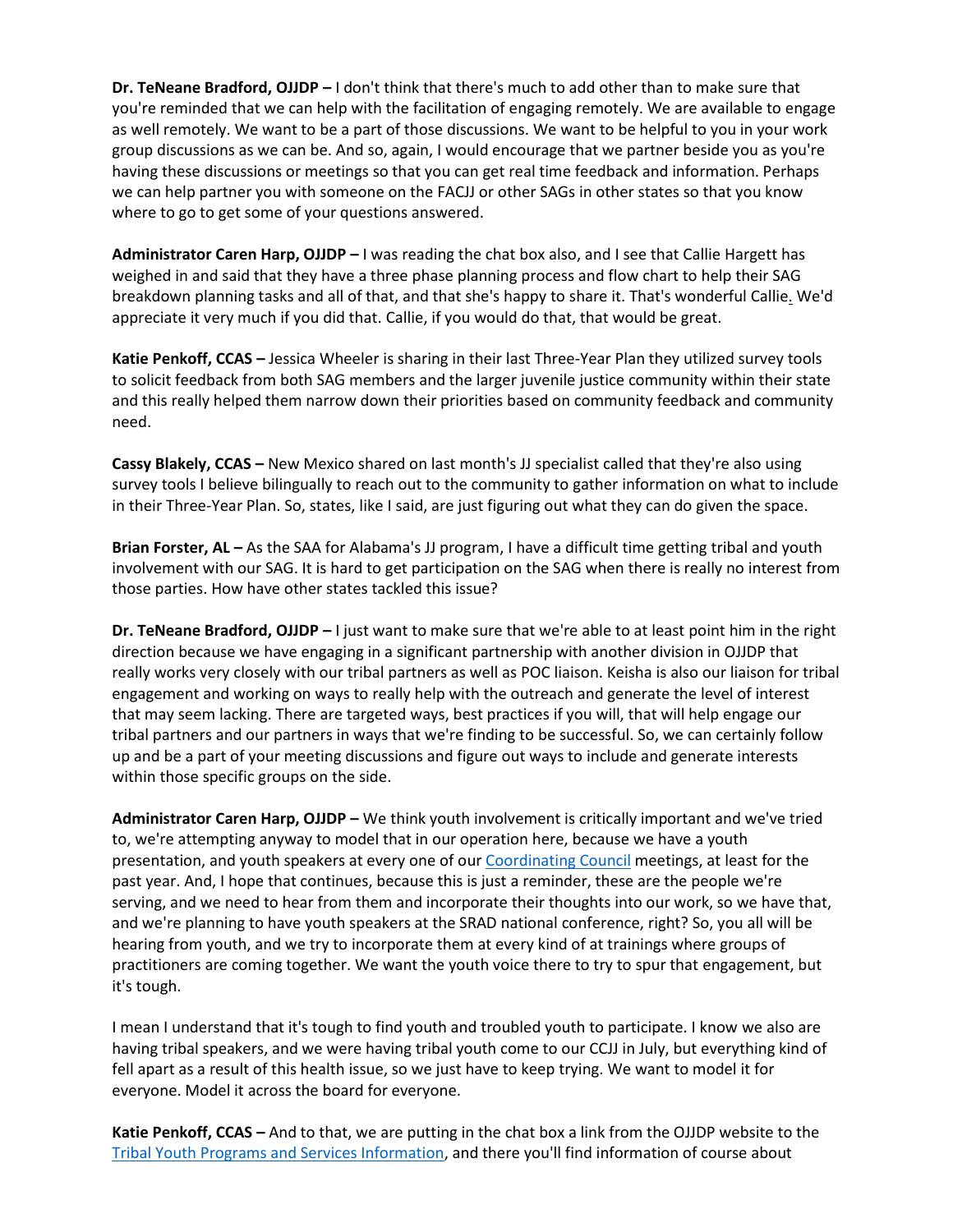OJJDP's recent **Tribal Consultation Webinar that was held**, and I believe we saw a list there recently about specific virtual events that really made sure that youth, tribal youth voice was obtained from the states and territories that have tribes.

**Cassy Blakely, CCAS –** And, I'm noticing questions about formally incarcerated young people. And, observing and just raising to our intention that the Act calls for young people with direct system experience to serve on your state advisory group. So, that is in the statute, and so those young people have a doorway into your state advisory group. So, it'd be curious, and we're happy to talk more and troubleshoot what barriers you might be interacting with, and you can also reach out to your SRAD Rep of course for your state to troubleshoot some things, but those folks are welcome at SAG tables according to the statute.

**Molly Rogers, OR –** Has anyone had any experience or success in reaching into youth in placement/facility to solicit youth engagement?

**Katie Penkoff, CCAS –**Washington State is a strong example of a state that has been able to reach into its facilities to make sure youth voice is obtained.

**Administrator Caren Harp, OJJDP –** Okay. This is Caren again. You know the glare of the little light bulb. I just want to, we need to incorporate this discussion into our Facility Superintendent Training, because as our facility superintendents, this is the third cohort that just jumped off, started off last week or earlier this week. Anyway, it was great, and what we need to do, it's our third cohort and we need to incorporate this into their training between now and the next six months, because each cohort comes in and there's about 50 of them. And then, they train for six months. And, we need to incorporate this issue into it so that they can in facilities kind of start having this conversation with youth and try to engage them and say, "Hey, who wants to do this? Or, have a voice, taka a role on the advisory committee?" It can come from both directions. We need them to understand the importance of that and how they might encourage youth to do that. What do you think? Am I crazy? I'm perfectly fine being crazy. Go ahead and tell me.

**Katie Penkoff, CCAS –** I think that's a great idea Administrator Harp, and if I could share as part of the Center for Coordinated Assistance to States, one of our partners is the Council of Juvenile Justice Administrators and those are executives from short and long term juvenile detention and correctional facilities across the states and territories, and as part of the Center for Coordinated Assistance scope of work there is a Superintendent Training as well as a Deputy Director Training which is coming up, and I think that is absolutely an appropriate place to really talk about youth engagement and youth voice, and from my time working in facilities as well, there often now are student councils and other leadership bodies within facilities that really could be engaged hopefully in some way shape or form. And, we've got folks weighing in in the chat box. Alaska has conducted focus groups in their facilities and programs. In West Virginia, juveniles from facilities are actually brought to SAG meetings by facility staff. So, it sounds like states are really working hard to make sure youth voice is incorporated.

**Administrator Caren Harp, OJJDP –** These comments are amazing. This is great. I'm so happy to see this, West Virginia bringing kids to the meetings. This is wonderful. We definitely partner with CJJA to do this facility superintendent level training and they're just the group, right? They're the ones that have all of the facility folks, deputies, directors, everybody, and we just need them at the table. We need them engaged in this or to make it a priority among folks who work in the facility, so the facilities can understand the need, the value of having youth voices at the state meeting. This is wonderful. You all are doing some great stuff out there.

**Katie Penkoff, CCAS –** Exactly. Exactly. So, we're seeing what's happening in Virginia. Great youth voice, and we should mention, Rodney Robinson, I believe is his name, who was the national teacher of the year is actually from a Virginia detention facility, and he was a keynote at the Title I, part D National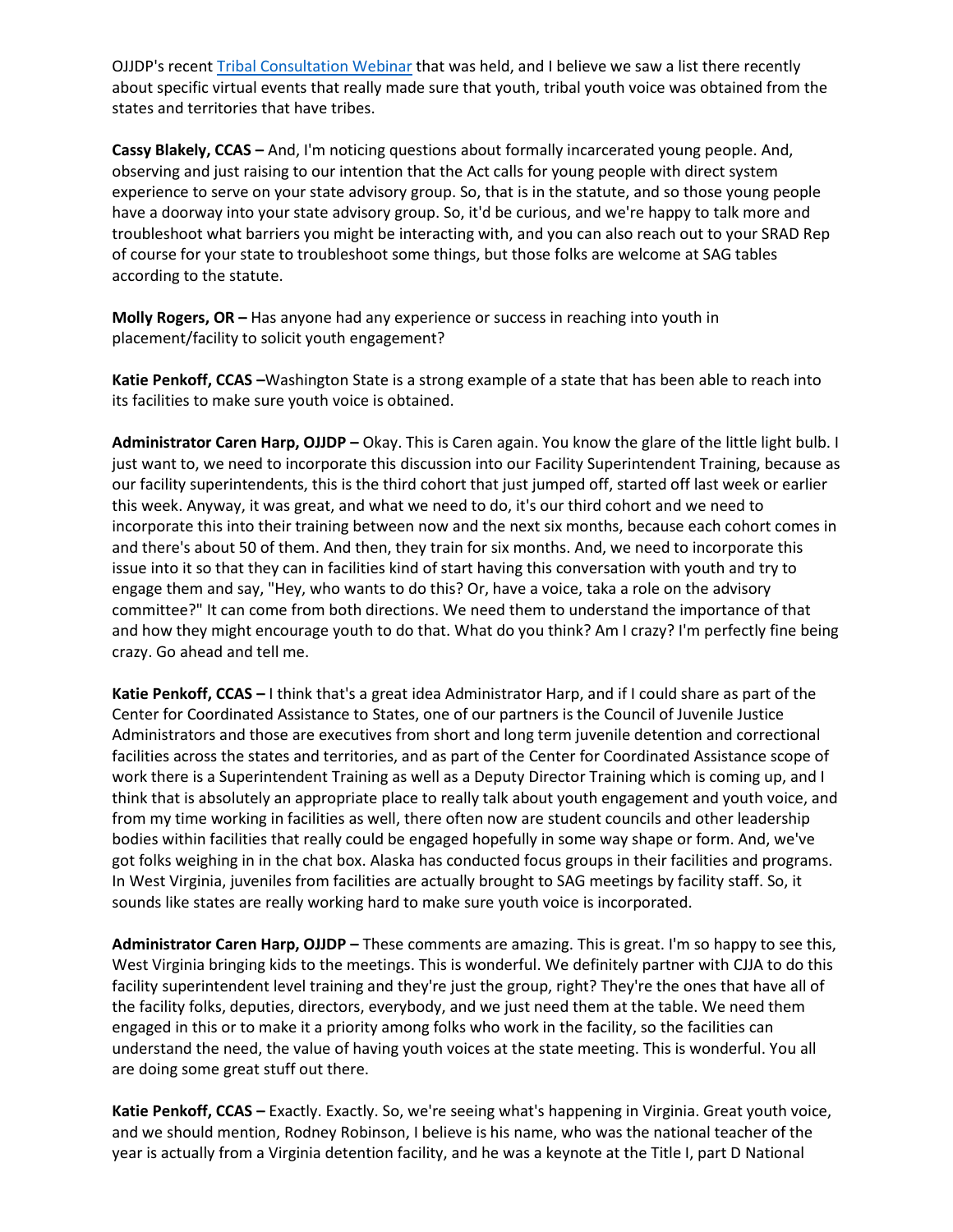Conference. So, it's exciting to see the collaboration really that's occurring between education and juvenile justice as Administrator Harp mentioned. And, you'll see within the chat box, we have a [link to](https://www.neglected-delinquent.org/state-information/)  [the Title I part D website](https://www.neglected-delinquent.org/state-information/) where you can find out who the contacts are within your state. There's actually an interactive map that will tell you who within your state education agency is responsible for facilitating that program, and we also have a link to th[e Department of Labor and the Workforce Investment](https://www.dol.gov/agencies/eta/wioa)  [Opportunity Act.](https://www.dol.gov/agencies/eta/wioa) You know there is specifically in that funding youth who are justice system involved are actually a group of emphasis within that funding as well.

**Dr. TeNeane Bradford, OJJDP –** I see Stacy Brown (ID) your comment from Idaho about the Youth Council that brought i[n Hasan](https://hasandavis.com/) Davis to speak. It was amazing to watch the excitement the juveniles had when they're sitting an adult you understood and listened. Absolutely no one more powerful than to have someone who's overcome the struggle and comes back to inspire youth to lead law abiding lives and things as we enter society.

Raj Seth, MN – How do we make us obsolete--- grants go directly to communities and not through us .... we are seeing growing divides in our communities --- zip codes make a difference during this double pandemic --- COVID-19 and systemic racist policies --- these needs are further escalating young people causing more harm --- maybe it is just a MN thang!

**Carly Dierkhising, MN –** Second Raj's comment. We struggle with ensuring that grant funding goes directly into the community and does not has to pass through a law enforcement agency. What are OJJDP's thoughts on this?

**Administrator Caren Harp, OJJDP –** I was just noticing, let's see Carly following up on Raj's comment and the struggle ensuring that grant funding goes directly into the community and does not have to pass through a law enforcement agency, and what are our thoughts on that? I am not quite clear on the question. Can you type a little more on that?

**Dr. TeNeane Bradford, OJJDP –** Who's getting that funding-

**Administrator Caren Harp, OJJDP –** Yes, and what grant funding are we referring to? And, are we talking about Title II money, and this idea that it has to go through a law enforcement agency? If you could just type a little more so I could figure out exactly what the problem is, I'd love to hear that.

**Lisette Burton, DC –** Our SAG is meeting via Zoom, and I'm sure others are as well. Will there be upcoming guidance about facility monitoring virtually or other monitoring flexibilities due to COVID?

**Dr. TeNeane Bradford, OJJDP –** And I see another follow up to the follow up. Something to say. It says, "Our SAG is meeting via Zoom, and I'm sure others are as well. will there be upcoming guidance about facilities monitoring virtually or other monitoring flexibilities due to COVID?"

**Dr. TeNeane Bradford, OJJDP –** So, in terms of monitoring, the level of detail other than monitoring is unclear here, but there are some basic requirements led by the statute in regulations of Title II that guides compliance monitoring activities in the states. Two of those are inspection and then verification. Those two things, we are not giving a waiver for or actually providing guidance around doing that virtually. We've had calls to the Compliance Monitors to kind of discuss the potential for considerations of should COVID limit their ability to actually do onsite inspections and data verification. Doing that in facilities virtually is very different from what we call programmatic compliance monitoring or auditing. Very different set of circumstances to actually begin to see certain core protections be complied with and how that data is verified is very difficult to see, but we did and Administrator Harp can go into more detail, discuss the kinds of things that could be done in lieu of if COVID is preventing you potentially of doing those things.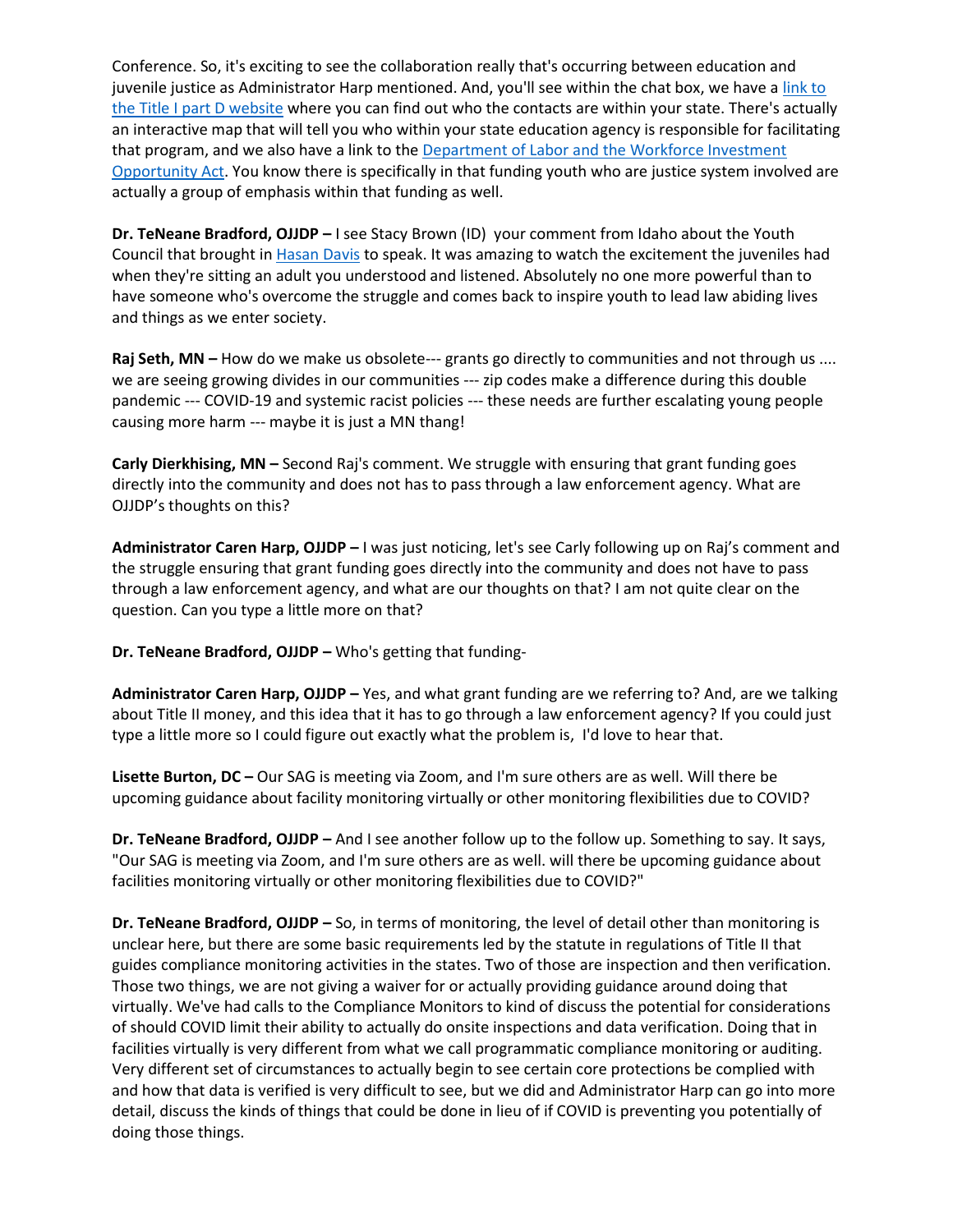We don't want to discourage, we actually want the states to think innovatively about actually getting the necessary PPE gear, advocating for essential status so that they can get in there and make sure youth are safe while they are actually in certain types of facilities.

**Administrator Caren Harp, OJJDP –** Here's the deal. The law requires it. And, we are not in a position to waive anything at the moment. We don't have discretion around that, but what we have said is, "You all do the very best that you can, document everything. If you get orders that say, "and you know here are executive orders coming from governors, county judges, everybody about who can come in a facility, who can't what you have to do, if employees can work, if they can't work," all of that kind of stuff. It's different across all 56 states and territories. So, what we're telling you is this is the law. Right? And, we need to do it. If there are things that stop you from doing it because you have an executive order that says something or a judge that won't let you or facility that won't let you in or whatever it is, just document it when you send us all of your stuff.

Now, COVID, the compliance data and all of that, TeNeane and I have just been working on that today. Everything that is relevant to your fiscal year '20 funding was back in fiscal year '19. Right? And so, none of that is affected by COVID, so I don't think we have to worry. You don't need to worry about your funding issues, the impact of COVID on your funding at this moment. Believe me, I know it's complicated, but I also understand, this is monitoring and things that you're doing now is what you are going to submit for your '21 funding.

And, what we've said in the past, and what we continue to say is that, "The law requires what it requires.[" Our guidance is on our website.](https://ojjdp.ojp.gov/sites/g/files/xyckuh176/files/media/document/OJJDP-COVID-19-Guidance-for-States.pdf) But, just simply document every hurdle, and anything that prohibits you from doing what's required. Just document everything, and then hopefully, we have some reason to be hopeful that we're going to get guidance that tells us under pandemic conditions, we have the discretion that we need to not enforce it stringently. I don't know that that's the case right now. I can't tell you that, but that's my hope. That's certainly how we're going to move forward and advocate, that we need discretion. We need some ability to assist states as they overcome these problems. Everything's a balancing test. Right? We want to protect the employees. We want to protect the youth. We want to protect the people in the facilities.

We have all of that and then we want to protect them not only from illness, but also from whatever difficulties, whatever the core protections are, all four of the core protections. So, that didn't answer a whole lot. It just says essentially, you're going to have to leave it with us, but just document, document, document. I believe that was Joe Vignati, the chairman of FACJJ. I believe that was his advice to everybody the last time we all came into this group, discussed this issue, was just document everything you're doing, every order, or you can't do this, or you need to do this, whatever it is. Document, document, document, and send it all to us. And, from there, we'll be in the best position to figure out how to determine compliance. I mean, I know that's not as specific as you would like, but that is as specific as I can give you, and as if Title II needed anything else to make it complicated. Here, let's just throw a little pandemic in there. That'll work. That's it. It's getting too easy for everyone to comply with Title II. Let's add that. No, I know it's incredibly tough, but that's all I can tell you. Just, keep complying to the best of your ability. There's nothing you can do, but the best you can do, and document when you can't, and that's it.

**Raj Seth, MN –** Can you share the memorandum of the joint-partnership between schools and JJ?

**Katie Penkoff, CCAS –** There was a question around memorandum of understanding between justice facilities and schools. And so, we placed a few resources in the chat box, one resource is from the Title I Part D Program. It is actually a tool that help[s schools and facilities develop a formal agreement](https://neglected-delinquent.ed.gov/resources/title-i-part-d-program-administration-planning-toolkit) of deciding who would do what. The other resource is around the School-Justice [Partnership and](https://cjjr.georgetown.edu/certificate-programs/school-justice/) Diversion [Pathways](https://cjjr.georgetown.edu/certificate-programs/school-justice/) program through the Center for Juvenile Justice Reform. It looks like it's on hold for now, but it is something that they've offered in the past. And Administrator Harp and Dr. Bradford, I know in the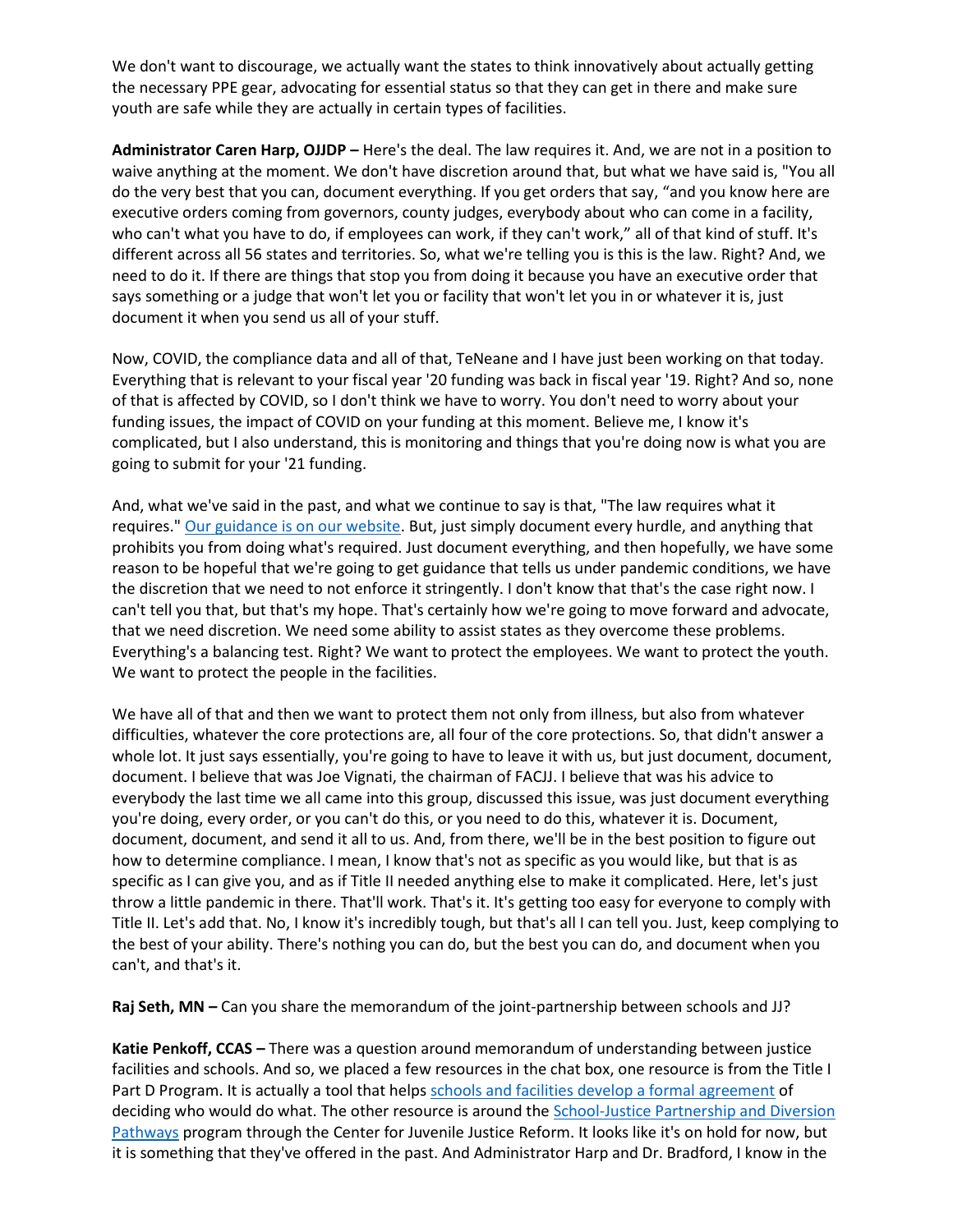past that OJJDP has funded thi[s School-Justice Partnership National Resource Center](https://schooljusticepartnership.org/) and although funding has expired for that particular initiative, a lot of the resources live on, including a memorandum of understanding for school justice partnerships. So, we just placed those links, including Tribal Youth [Programs and Services,](https://ojjdp.ojp.gov/programs/tribal-youth-programs-and-services) to speak to those needs in the chat box related to that particular question.

**Raj Seth, MN –** I am new to this process --- why do people call each other Administrator so and so? in academia they try to diminish the 'A' word.

**Administrator Caren Harp, OJJDP –** I see a question here from Raj. Apparently, I was breaking up. I apologize for that. You're new to the process. Why do people call each other Administrator and so on. Boy, isn't that a great question. Here I'll tell you why. Unfortunately, the statute, that's what the statute calls the person who is responsible for running the Office of Juvenile Justice and Delinquency Prevention. And, that's me. So, I'm the Administrator of the Office of Juvenile Justice and Delinquency Prevention. That is by statute. Sorry.

**Dr. TeNeane Bradford, OJJDP –** There was one more question that I thought... There was a follow up I think you asked Caren about a little bit more clarity around Minnesota's question regarding funding going is it Title II funding that's going to a law enforcement agency, and if that should be the case, that the statute guides who gets the funding. So, we need to be clear that the DSA, the designated state agency, is a law enforcement agency, because I'm not sure if that is the case. I'm still not sure if we know the specifics of how Minnesota operates and where the funding goes. We have to do a little bit more homework on our end and certainly are open to engaging in a conversation after this meeting to make sure we understand your question and the mechanisms around how the funding gets to where once it goes to the designated state agency, this requires a little bit more homework.

**Steve Selover, AZ –** "We have been unable to certify our SAG members because our governor has a different priority since the onset of the pandemic. How do recommend we move forward?"

**Administrator Caren Harp, OJJDP –** This is one of those situations where I think you do the very best you can and then document what you've been unable to do, or if you've received something that says from the governor's office, "We're not taking that up right now, we have other problems we're trying to solve. We'll take that up later." Whatever the situation is, just document that and send it to us. Okay? We want to find every way we can legally to exercise whatever discretion we can legally to facilitate the flow of money through the state because this is what, cutting off funding to you all would just be a disaster.

The idea is to give you more resources if we possibly can. So, that's kind of where we're coming from, but of course, we're going to follow the law. This has to be done legally. So, again, just document what the problem is. Whatever you have from the governor's office or what have you that indicates, they're not going to be taking that up, or taking up that certification issue for a while or whatever, document it and when you submit your material.

**Katie Penkoff, CCAS –** Absolutely and there seem to be a lot of questions related to making sure that all communities are engaged in the planning process and in receiving funding and part of what Cassy Blakely and the TA team at the Center for Coordinated Assistance for States can do is really help you brainstorm who are the stakeholders within your state, how you find them, where you identify them, and how do you begin to engage them to make sure that you really have a diverse stakeholder group represented within your state and supported within your state as they work to improve juvenile justice and delinquency prevention efforts.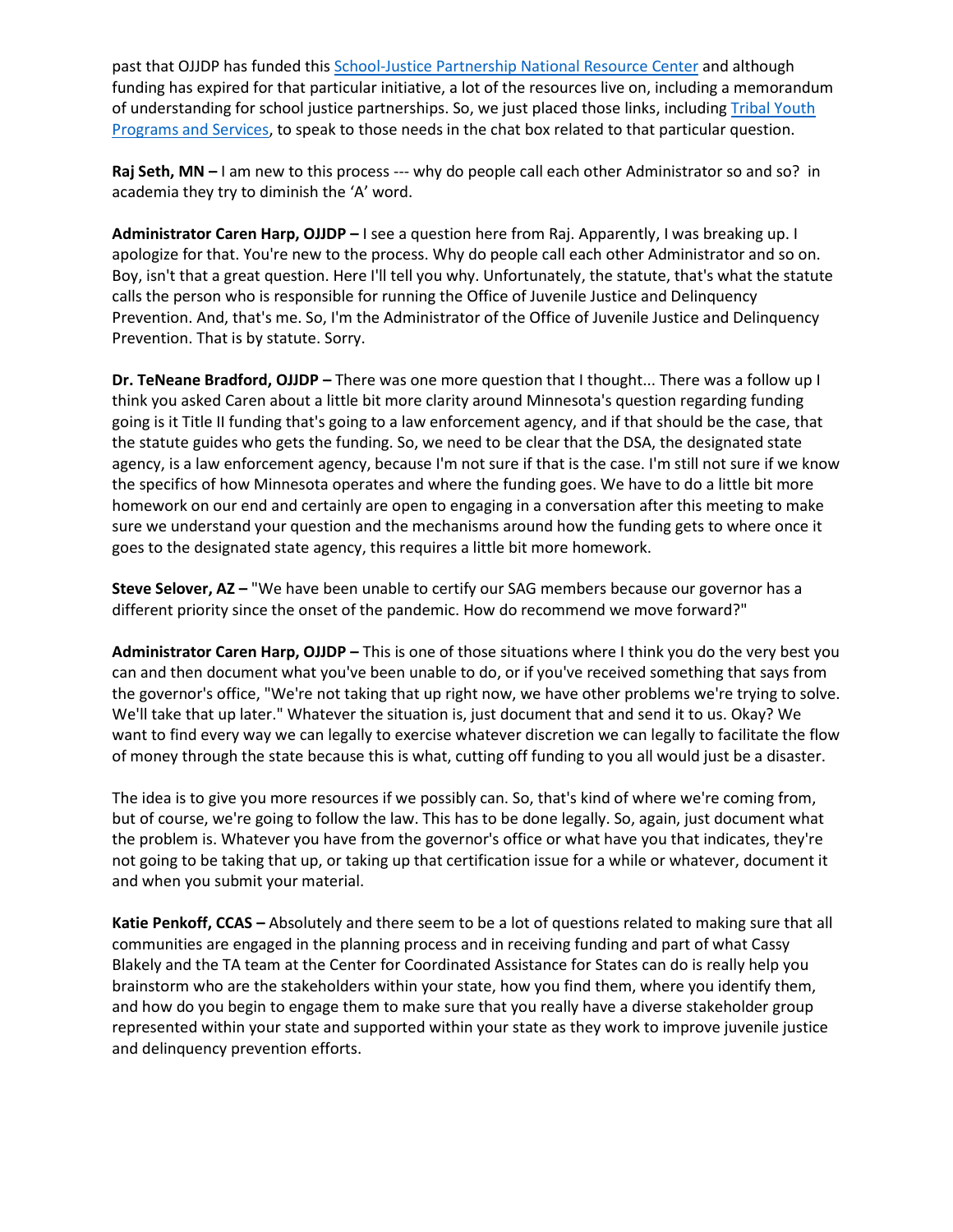### **SAG & Youth Strategies from the States**

Stacy Brown, ID **–** It sounds elementary, but we utilized Google Docs, and all of our Council members added their thoughts, and we found this actually worked fantastically.

Jessica Wheeler, MD **–** In the last 3-year plan, we utilized survey tools to solicit feedback from both SAG members and the larger JJ community. This helped us to narrow down our priorities.

Callie Hargett, MN **–** I created a three-phase planning process flow chart to help assist the SAG break down planning tasks. Happy to share it.

Amy Gorn, AK **–** In Alaska we conduct focus groups in our facilities and programs.

John Stigall, WV **–** In WV we have had Juveniles from facilities brought to SAG meeting by the facility staff.

Stacy Brown, ID **–** In Idaho, our Youth Council brought in Hasan Davis to speak in our detention facilities and conducted interviews with the juveniles. It was amazing to watch the excitement the juveniles had, when there stood an adult, who understood, and listened.

Larry Eisenstadt, MN **–** Being a youth WIOA program coordinator in MN, we do our best to serve juvenile justice participants. What WIOA staff need in serving JJ participants is what employment and training services are specifically needed for such youth allowing them to a path of economic and social selfsufficiency. WIOA is interested in serving these "opportunity youth." Sometimes, we need youth voice in determining what services are truly needed. We are customer driven.

### **2020 SRAD National Conference Update\***

Cassy Blakely, CCAS - The 2020 SRAD National Conference will be held on October 6-8<sup>th</sup> from 1 – 5:30 P.M. EDT. SAG members are encouraged to join. More information pertaining to the conference will be available soon. If there are specific questions or resources that you need or that you would like to see developed, please submit those ideas to your OJJDP representative. You can also send them to the CCAS team at [ccas@air.org.](mailto:ccas@air.org) The CCAS team consists of Dr. Lisa Hutchinson, CCAS Director, Dr. Katie Penkoff, who oversees resource and tool development, Ms. Cassy Blakely, who manages TTA efforts, along with Kia Jackson, Mark Ferrante, and several other team members who support the team.

*\*Since the OJJDP SRAD SAG Call on August 26, 2020, the conference dates have changed. The conference will now be held virtually on November 16-18, 2020.*

# **Closing Statements from Administrator Caren Harp and SRAD Associate Administrator Dr. TeNeane Bradford**

**Administrator Caren Harp, OJJDP** - I'll be happy to just thank you all so much for participating and giving us this great list of questions. If we weren't able to get to them through the chat as things rolls by, we'll have a transcript of the chat, and we can certainly get back and answer every single one that was asked either through email or posting on the website or something like that, but we will get back to you, CCAS or OJJDP either way. Just thank you. It's just so important to help us build this relationship to you all and help you all to understand us and us to understand you and figure out how to help you with the problems that you're having, whatever those might be.

And also, we don't say it enough, to share the successes, because your states out there, some of you in various pockets of your states, sometimes the whole entire state, you're doing tremendous things. You're making huge strides in helping the juvenile population and we want to highlight that. We want to